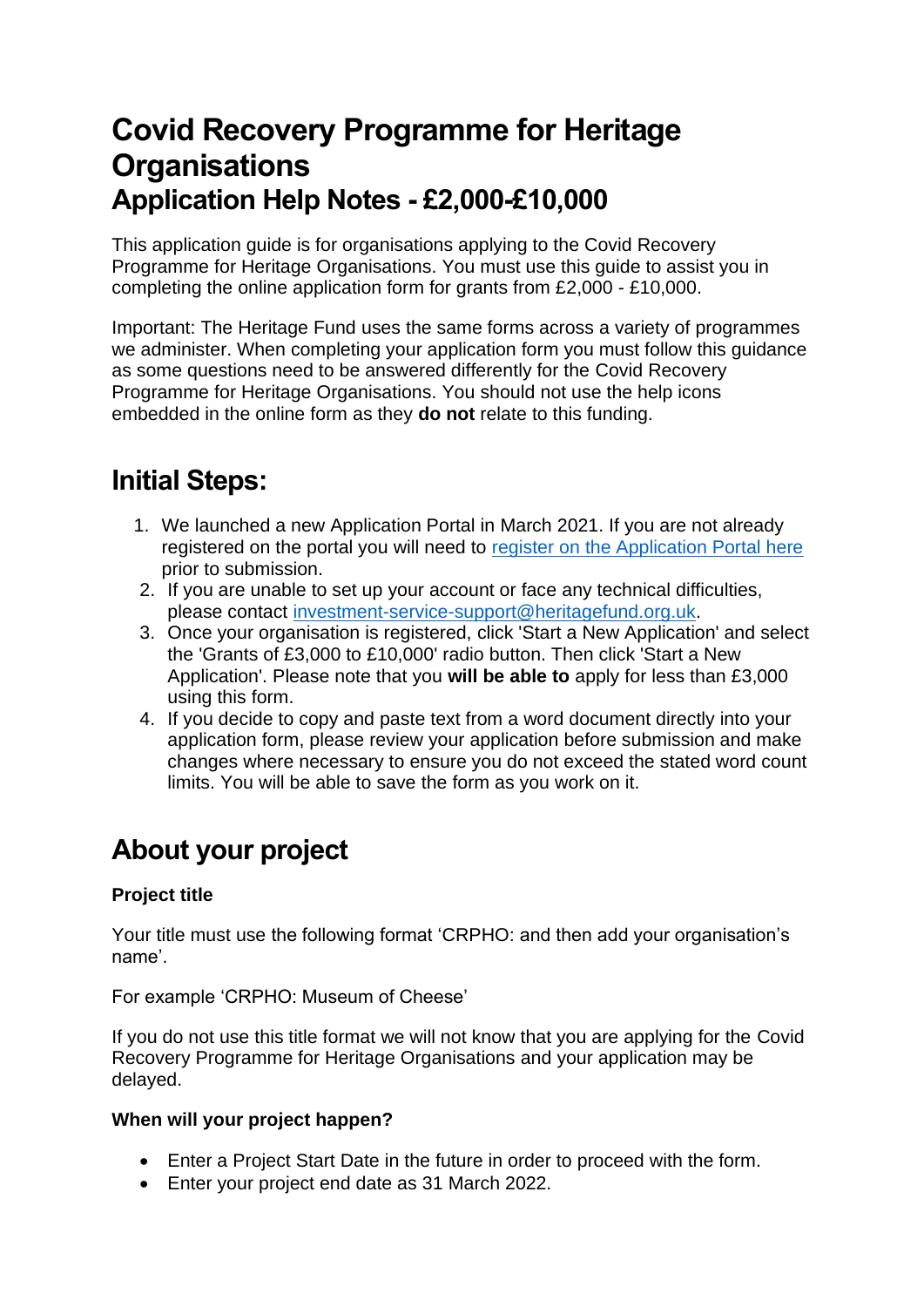### **Is the project taking place at the same location as your organisation's address?**

### Yes/No

If no: Find your address.

### **Describe your idea**

In no more than 500 words please provide a summary of the financial situation your organisation is currently in, what this funding will achieve for your organisation and the difference it will make to your financial recovery. If necessary, use bullet points.

Please note the summary you provide is the only part of your application form which is seen by decision takers. This is presented alongside our Officer's assessment of your application.

Prompts:

- How have your organisation's sustainability and services been impacted because of negative COVID-related financial impacts sustained during April 2021 – March 2022?
- Are there any jobs at risk of loss due to negative COVID-related financial impacts sustained during April 2021 – March 2022? If so, please provide details.
- If you were not to receive a grant award, please explain the likely impact on the level of the services that your organisation provides, and what alternative plans you would consider.
- If you believe that your organisation has a valid need for holding reserves greater than six months turnover, you must include the reason for this need in your funding application.

### **Will capital work be part of your project?**

Yes/No

Answer No. Capital works are not eligible under this programme.

### **Do you need permission from anyone else to do your project?**

Yes/No/Not sure

Answer No.

### **What difference will your project make?**

Put N/A.

### **Why is your project important to your community?**

Put N/A.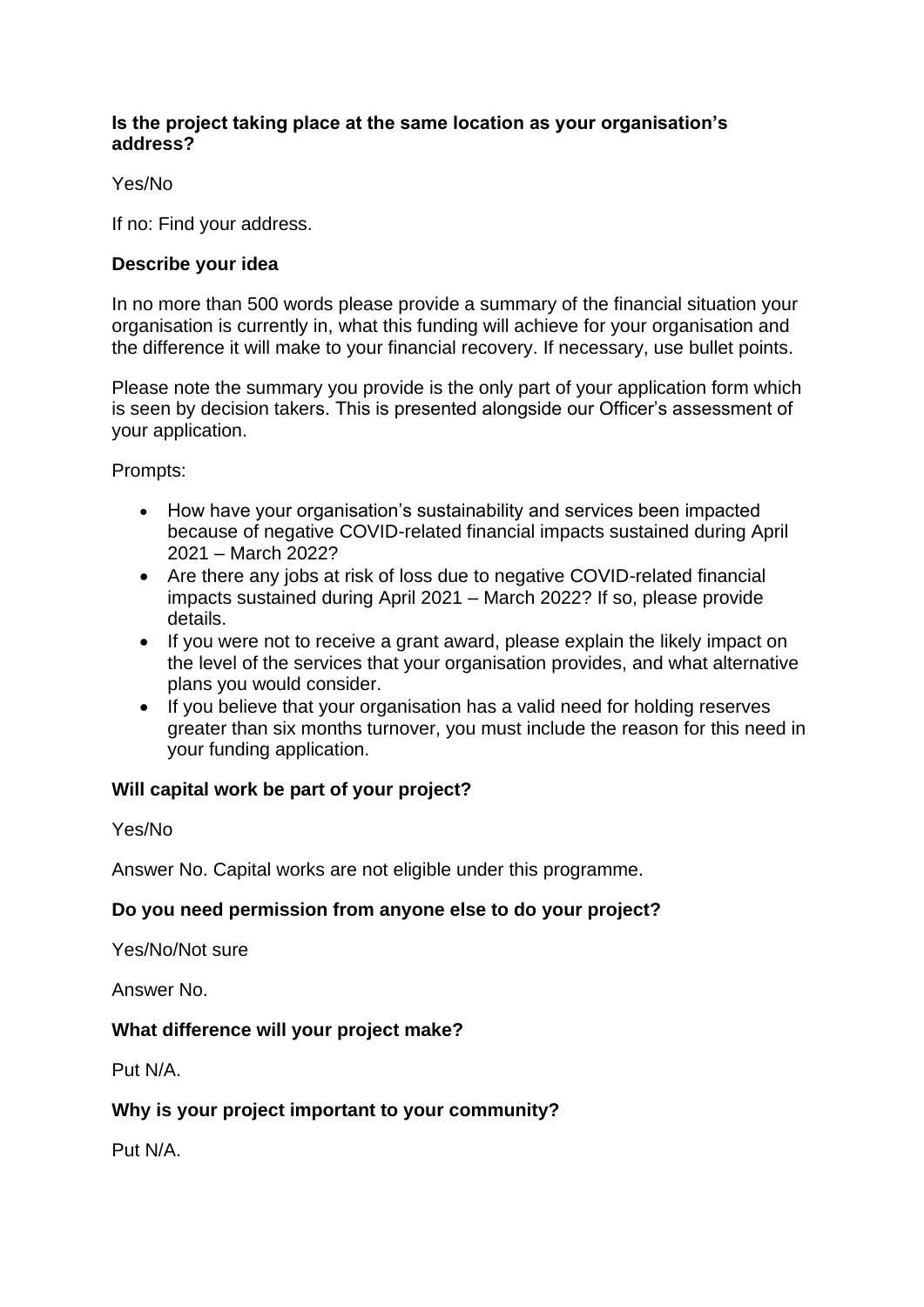### **What will happen after the project ends?**

Tell us about how you will manage your heritage in the future. [500 words]

### **Why is your organisation best placed to deliver this project?**

Put N/A.

## **Outcomes**

We describe the difference we want to make with our funding through a set of nine outcomes which are listed in the application form. Outcomes are changes, impacts or benefits that happen as a direct result of this funding.

The Covid Recovery Programme for Heritage Organisations is designed to assist in your organisation's sustainability and recovery from COVID-19 and the outcome for the fund is:

• The funded organisation will be more resilient.

You must address **only this outcome** using prompts below. We expect responses to be proportionate to the amount being requested.

Please do not respond to the other outcomes on the form as they do not relate to this funding.

### **How will your project involve a wider range of people?**

Put N/A

### **Will your project achieve any of our other outcomes?**

### **The funded organisation will be more resilient**

Your organisation will have greater capacity to withstand threats and to adapt to changing circumstances to give you a secure future. You will achieve this greater resilience through stronger governance and greater local involvement in your organisation; increased management and staff skills; fresh sources of expertise and advice; and working in partnership to share services, staff and resources.

Prompts:

- Tell us how you will stabilise your organisation in the immediate term to make sure the vital heritage you care for is not put further at risk by COVID 19. This could include the retention of staff and premises, operational costs or plugging deficits incurred as a direct result of COVID 19;
- Tell us how you will adapt and recover from the impacts of COVID 19. This could include new business and operational plans, overheads or training and skills development costs;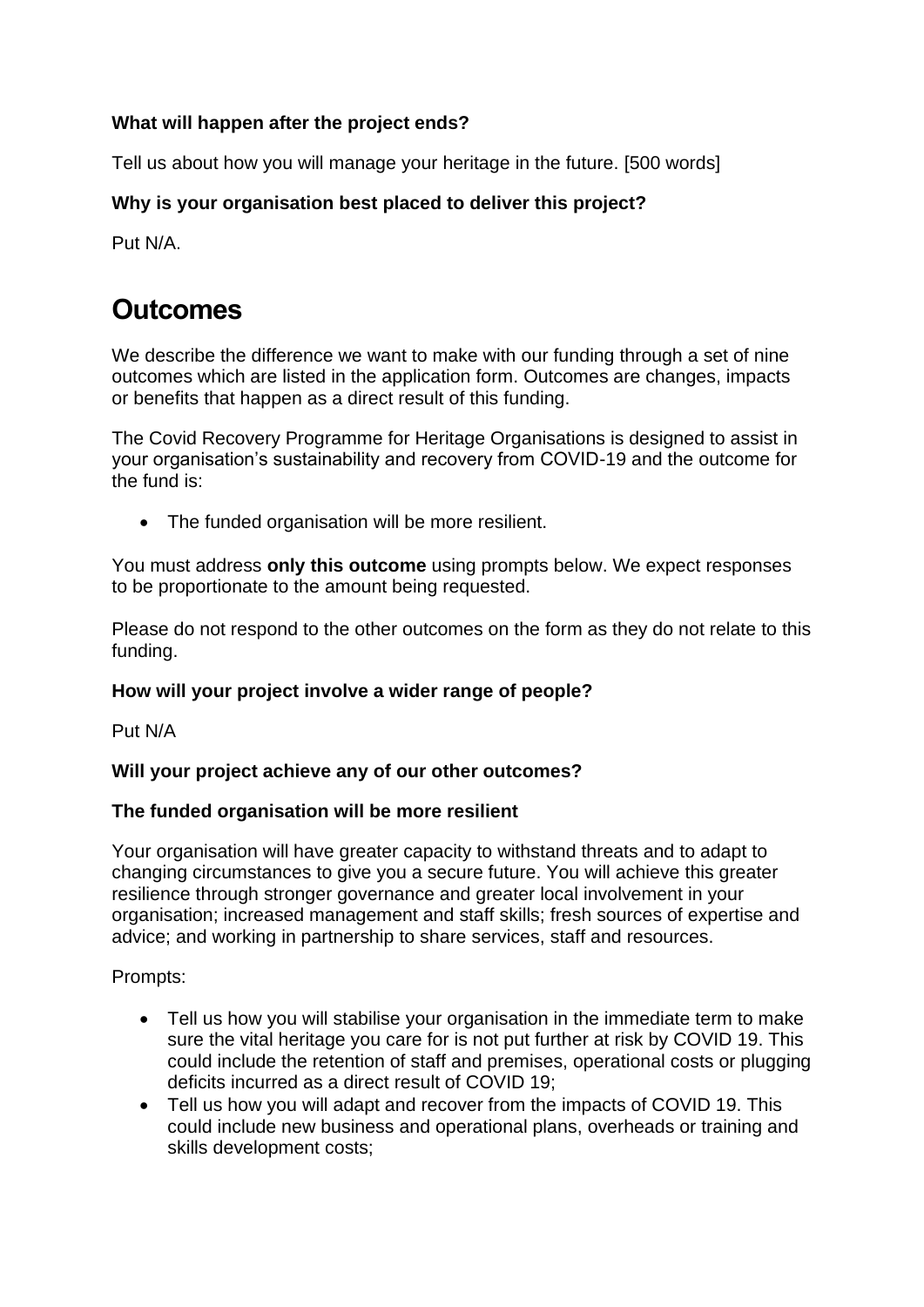- Tell us about difficult decisions you may have to make such as temporarily scaling back your services. This could include digitising material and putting it online, temporary storage for important heritage assets, equipment to allow staff to work from home or mothballing operations;
- Tell us about any renewal actions you've planned such as pilot projects, new audience focus or apprenticeships
- Tell us what measures you have already taken such as fundraising to improve your resilience throughout the COVID-19 pandemic.

**Please do not respond to the other outcomes on the form as they do not relate to this funding.**

## **Project Costs**

Your Financial Overview should be realistic and based on some research, quotes or previous experience. We expect your Project Costs section to represent the same information as your Financial Overview.

Please note the following:

- If you are able to claim back the VAT do not include it as a cost.
- Round your grant request up to the nearest whole pound/£.
- Ensure the total costs match the income.

It is important that the costs you ask us to cover do not constitute unlawful Subsidy Control to you. You will be asked to make a declaration that you have considered and checked the rules on Subsidy Control (see Supporting documents section) when you submit your application, and to flag any possible issues.

### **Completing the Project Costs Table**

Enter your total grant request as a single line in your cost table.

**Cost type:** select the 'Other' cost heading

**Description:** enter the phrase 'Covid-related Operating Deficit for 2021-22'

**Cost**: enter the figure from the 'Covid-related Operating Deficit for 2021-22' box from your Financial Overview. Do not include VAT if you will be requesting nonrecoverable VAT as part of your grant.

**VAT (Value Added Tax):** include non-recoverable VAT in this column. You may not pay VAT on certain types of work or may only pay it at a lower rate. You should approach HM Revenue & Customs to check how much VAT you will need to pay.

### **Support for your project**

Yes/No.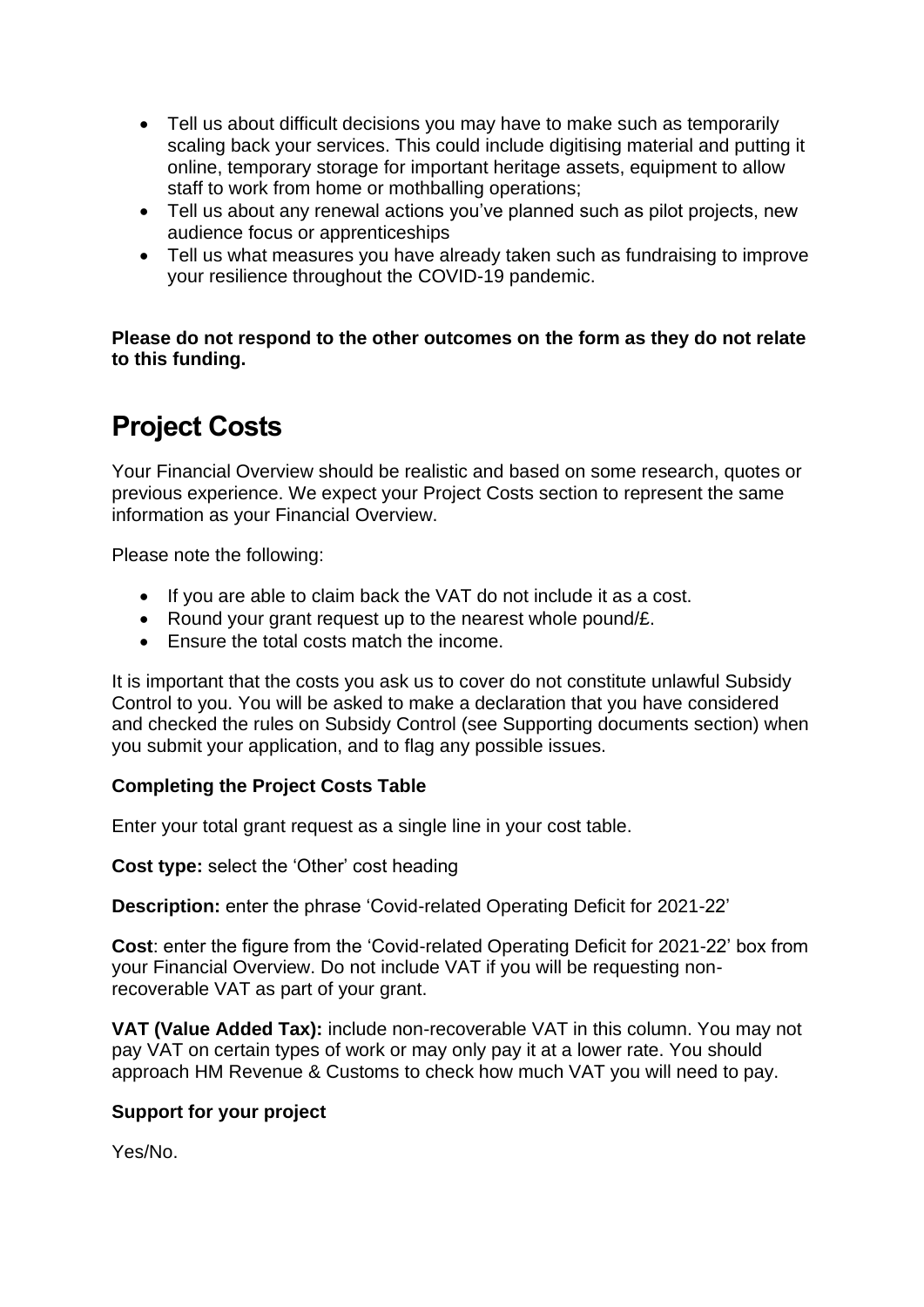Select No. Partnership funding is not required for the Covid Recovery Programme for Heritage Organisations.

### **Add a non-cash contribution**

Leave blank.

### **Volunteers**

Leave blank.

### **Supporting Documents**

The following supporting documents must be uploaded with your application form.

File sizes should be smaller than 20MB.

Note that some of the supporting documents required for this Programme are different to those stated in the form – see the main guidance for further details.

## **1. Upload your organisation's governing document**

Your governing document should include the following:

- the name and aims of your organisation
- a statement that prevents your organisation from distributing income or property to its members during its lifetime
- a statement which confirms that, if your organisation is wound up or dissolves, the organisation's assets will be distributed to another charitable or not-forprofit organisation and not to the organisation's members
- the date when it was adopted and the signature of your chairperson (or other authorised person)

We are unable to accept your application if your constitution does not include the above.

Please make sure your application falls within the aims of your organisation.

The Charity Commission provides guidance on creating a governing document.

## **2. Upload your organisation's accounts**

Before we assess your application, we need to see your organisation's accounts. These should be audited or verified by a date and signature from your Chief Financial Officer or equivalent.

Please provide:

• Your most recently audited or verified accounts.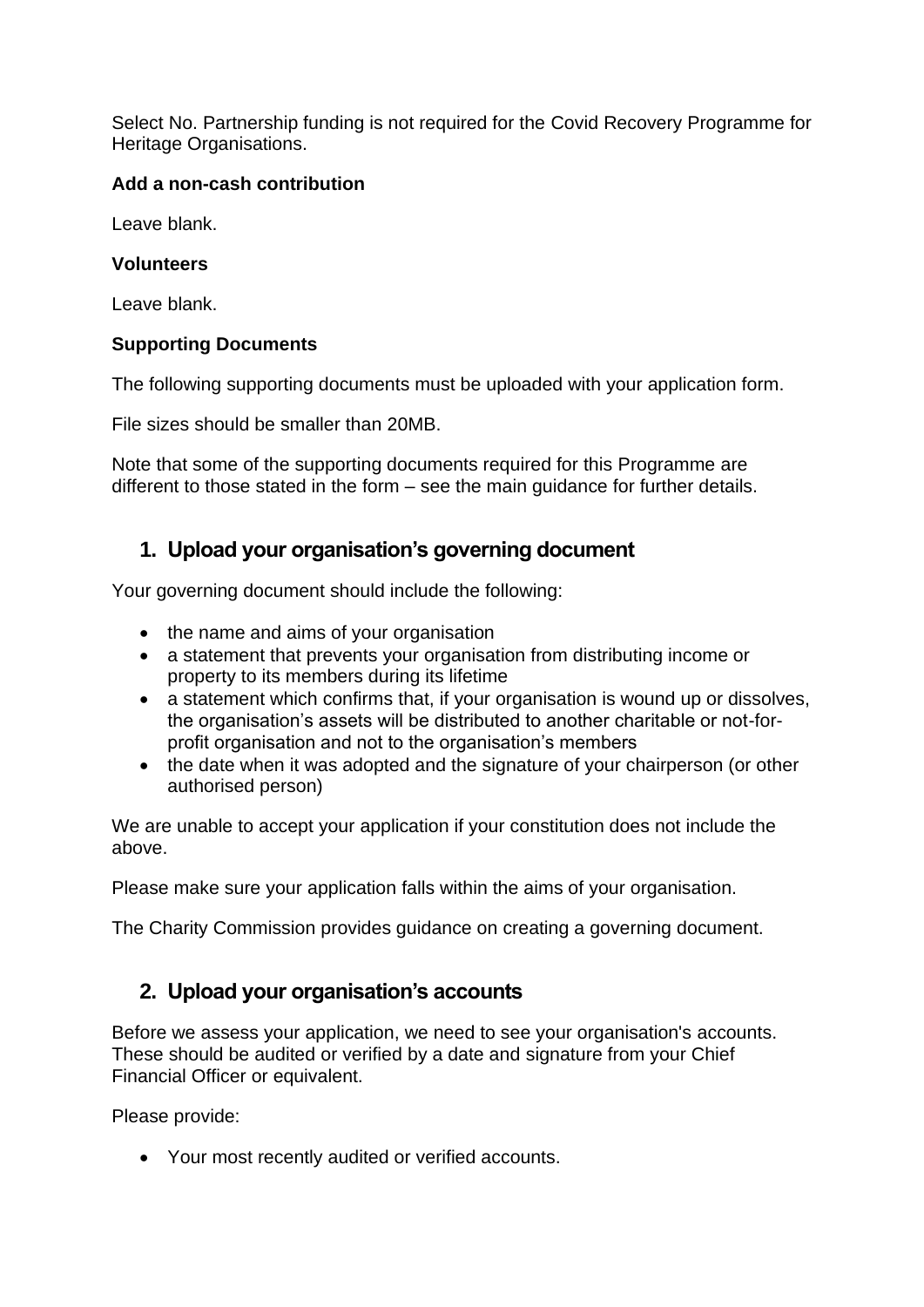• AND accounts for the financial year immediately before the onset of COVID-19 (normally 2019/2020). You must be able to provide evidence of cash reserves at 31 March 2020. If your financial year does not end 31 March, please provide two sets of accounts which span the period April 2019-March 2020.

You do not need to upload your accounts if you are a public organisation, for example, a local authority.

Make sure your accounts are recently audited or verified by an accountant.

## **3. Upload your Action Plan/Business Plan**

Upload this document under 'Project Plan'.

You must provide a current Action Plan or Business Plan to demonstrate that you have a credible plan to return to financial viability within a reasonable time period.

You may submit your own existing Action Plan or Business Plan. If you do not have one, you may [use this optional template.](https://www.heritagefund.org.uk/funding/covid-recovery-programme-for-heritage/application-support-documents)

## **4. Upload your Financial Overview Template**

Upload this document under 'Briefs for any internally or externally commissioned work.'

Complete the template including your up-to-date financial information. Before you get started, have these documents handy:

- Your full year accounts for the financial year immediately before the onset of COVID
- Your actual financial position from 1 April 2021 to 30 September 2021
- Your projected budget or plan for 1 October 2021 to 31 March 2022

### **Your Financial Position from 1 April 2019 to 31 March 2020**

Please provide the details in this form to reflect your organisation's financial position before COVID began. This period is broken down into two periods so that a comparison can be made with the current year.

### **Your Financial Position from 1 April 2021 to 31 March 2022**

- Comparative financial data for the pre-COVID year is required as well as the current financial year 2021-22.
- Organisations shall record their operating deficit on 30 November 2021.
- Evaluating previous operating experience, along with the application of best endeavour, applicants shall make evidence-based financial projections for the four months from 1 December 2021 to 31 March 2022.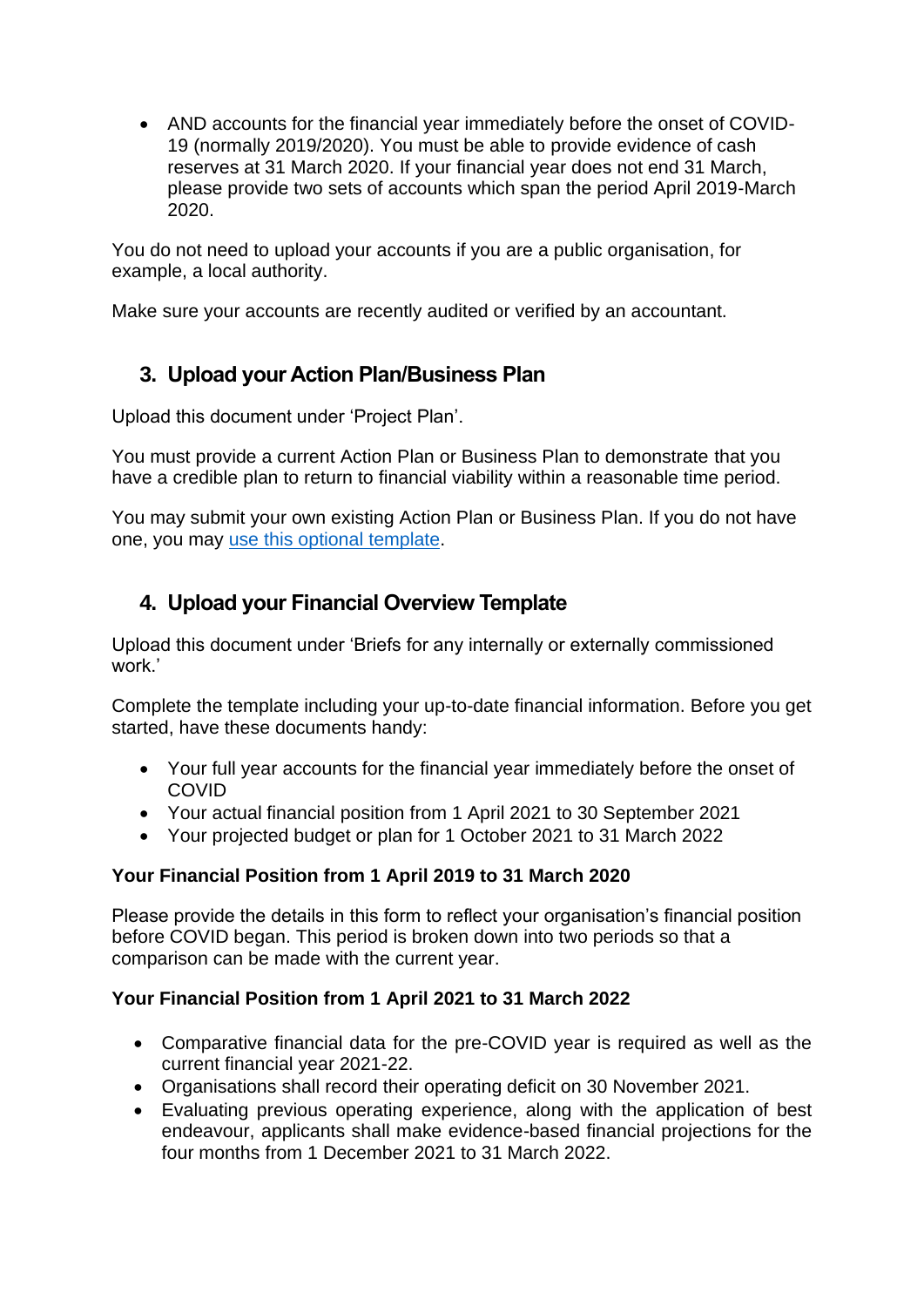- Organisations will need to provide 2019-20 financial data for comparison pre-COVID-19
- Where an organisation did not exist for a full year pre COVID-19, calculations will be on the 2021-22 financial data supplied, taking account as appropriate of any partial year figures for 2019-20.
- In making their projections of future income and expenditure, applicants must assume that the relevant Covid related restrictions in force on the day of application remain in place until 31 March 2022.
- Two Office Bearers (trustees, Board Members, Management Committee members, Governors or Directors as appropriate) shall certify the information as complete and accurate.
- The organisation must confirm its final outturn deficit position as soon as practicable after the end of the financial year.
- Where the difference between your projected and actual deficit is more than 10%, you must provide a written explanation.
- The organisation shall retain all evidence used to support the claim for operating deficits must until March 2025. The Department reserves the right to carry out post payment audits to validate the accuracy of the information provided.

The Department for Communities and The Heritage Fund acknowledge the challenges in making accurate financial outturn projections covering the last four months of the year. However, people who hold positions of responsibility within sectoral organisations and their professional advisors must exercise best judgement based on previous operating experience, taking appropriate account of normal seasonal trends that could improve or deteriorate finances.

### **How to fill in the 'Explain the key differences' columns**

Overall, we're looking to assess how COVID has impacted on your finances. This column offers an opportunity to provide some brief narrative to help explain the difference over the different periods, to provide insights to assist the delivery partner in assessing your application.

### **You might want to ask someone in your organisation for help**

You might want to work on this with whomever helps your organisation manage its finances. This could be a finance manager, one of your office bearers, your treasurer, or someone else in your organisation.

## **5. Upload your Declaration Letter**

Upload this under 'Project images'.

Complete the template letter and upload a copy signed by your Chief Executive (or equivalent) to declare the following as part of your application:

• That Subsidy Control has been considered and checked in relation to your application. You should flag any potential issues identified and provide a commentary on how these will be resolved in advance of any grant award. This letter should also declare whether or not your organisation has received